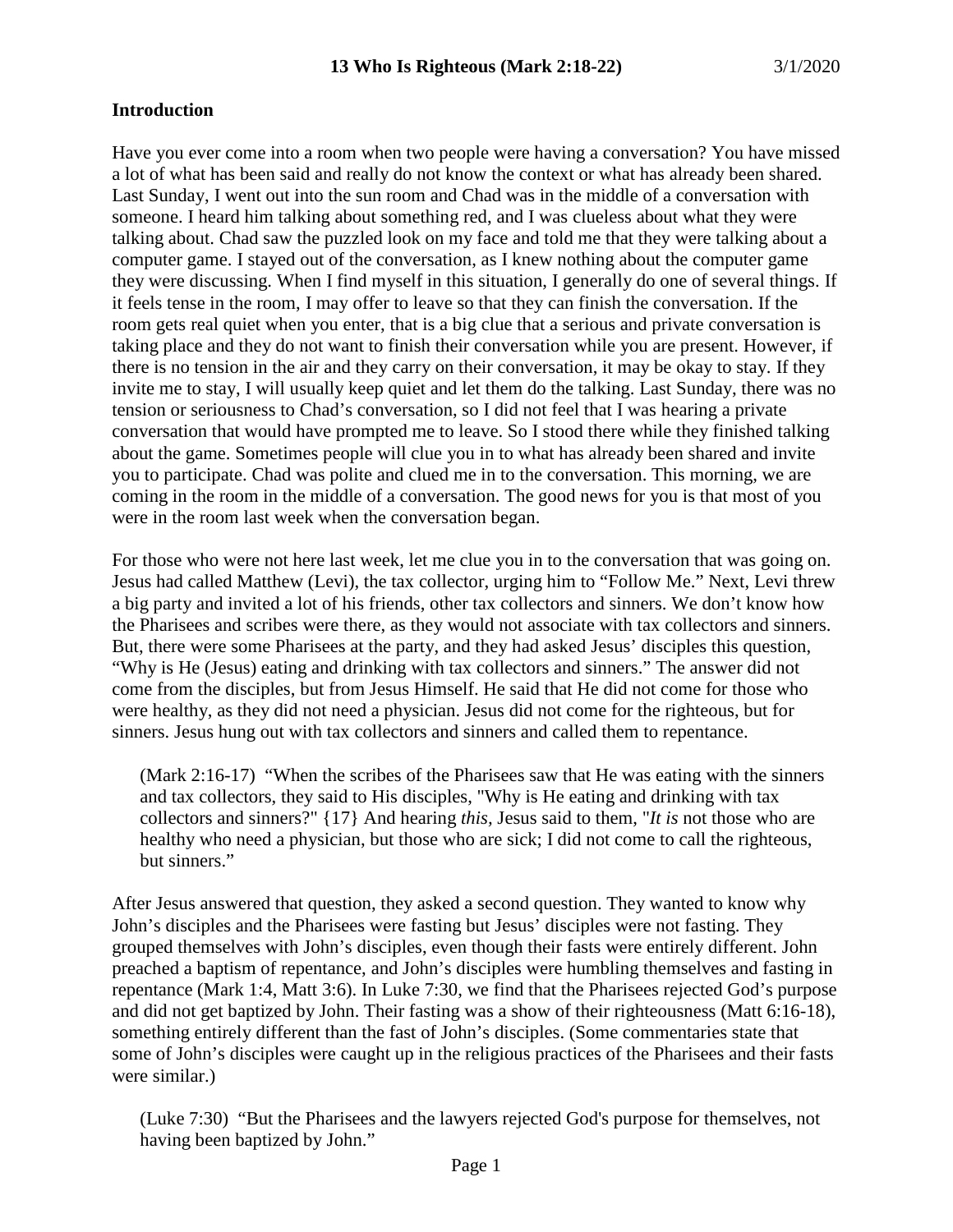Jesus answered them with three examples. The first example was about a bridegroom. The second analogy is about a patch on unshrunk cloths. The third example is about adding new wine in old wineskins. This question and Jesus' answers are connected to the first question; it is all part of the same conversation. Their second question reveals their self-righteousness. They were fasting and Jesus' disciples were not fasting. In their minds, these works made them more righteous. The real question they were asking is, "Who Is Righteous?"

# **Who Is Righteous**

- 1. The example of the bridegroom
- 2. The example of the unshrunk cloths
- 3. The example of the wineskins

(Mark 2:18-22) "John's disciples and the Pharisees were fasting; and they came and said to Him, "Why do John's disciples and the disciples of the Pharisees fast, but Your disciples do not fast?" {19} And Jesus said to them, "While the bridegroom is with them, the attendants of the bridegroom cannot fast, can they? So long as they have the bridegroom with them, they cannot fast. {20} "But the days will come when the bridegroom is taken away from them, and then they will fast in that day. {21} "No one sews a patch of unshrunk cloth on an old garment; otherwise the patch pulls away from it, the new from the old, and a worse tear results. {22} "No one puts new wine into old wineskins; otherwise the wine will burst the skins, and the wine is lost and the skins as well; but one puts new wine into fresh wineskins."

# **1. The Example of the Bridegroom**

In our text, it is not clear who came to Jesus and asked Him about why John's disciples and the Pharisees fasted and His disciples did not fast. It appears that these things were going on and then some people came to Jesus and asked Him this question. But, as we read the parallel account in the Gospel of Luke, it becomes quite clear. The Pharisees and scribes grumbled and asked about why Jesus was eating and drinking with tax collectors and sinners. After Jesus answered them, "they said to Him…" It is these same Pharisees and scribes who grumbled and asked the first question that are asking Jesus the second question.

(Luke 5:30-33) "The Pharisees and their scribes *began* grumbling at His disciples, saying, "Why do you eat and drink with the tax collectors and sinners?" {31} And Jesus answered and said to them, "*It is* not those who are well who need a physician, but those who are sick. {32} I have not come to call the righteous but sinners to repentance." {33} And they said to Him, "The disciples of John often fast and offer prayers, the *disciples* of the Pharisees also do the same, but Yours eat and drink."

I mentioned that the Pharisees had rejected God's purpose for their lives and had not been baptized by John the Baptist (Luke 7:30). Remember what John's role was. John was the messenger that was sent ahead to prepare the way of the Messiah. The Pharisees had not only rejected God's message of repentance, but they rejected God's message of preparation for the Messiah. John told them that He was not the Messiah, but that the Messiah was coming after him. He told them that he was not worthy to untie the thongs of the Messiah. John was preparing the way for the bridegroom to come, and the religious leaders were not accepting Jesus as the Messiah.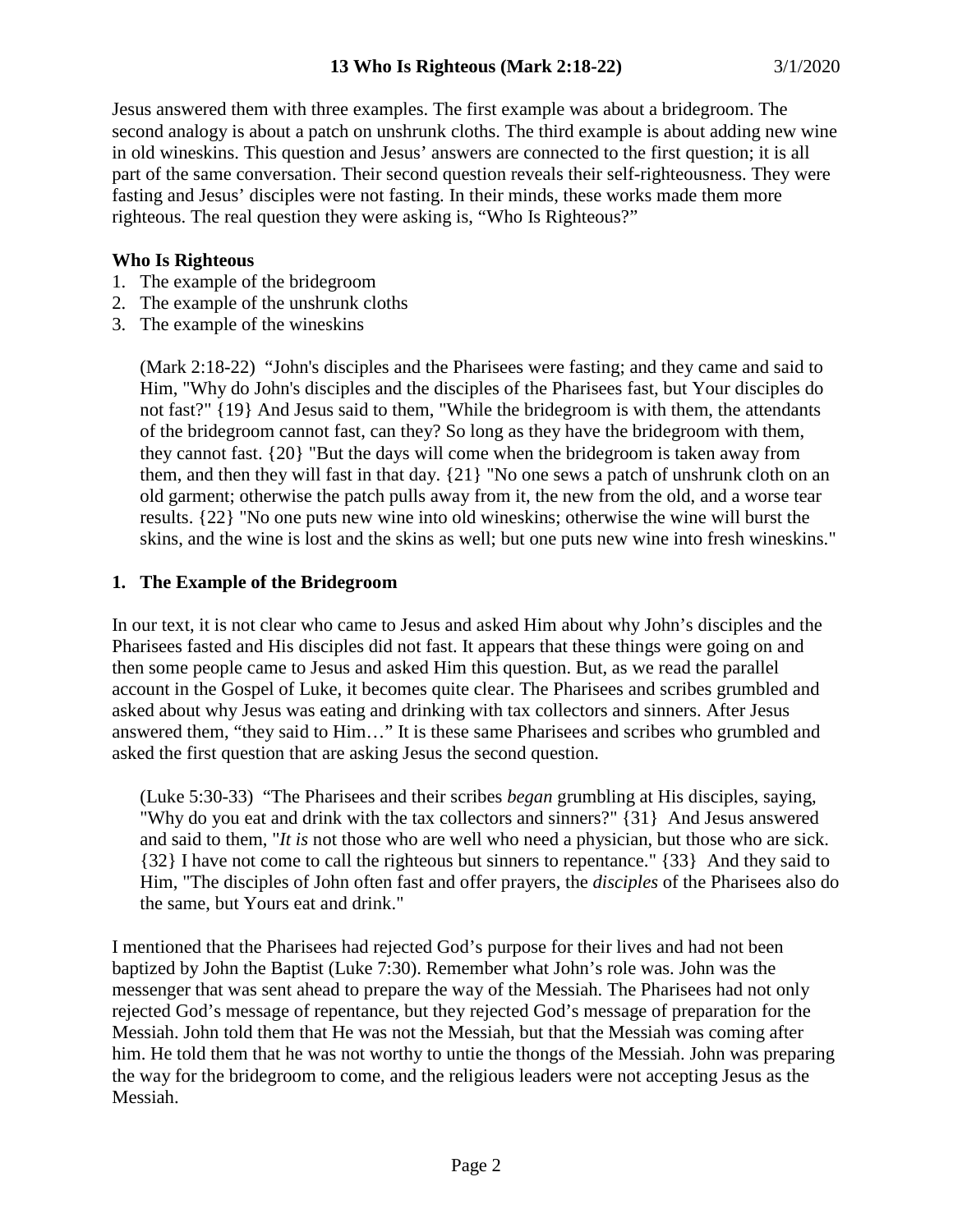(Mark 1:2) "As it is written in Isaiah the prophet: "BEHOLD, I SEND MY MESSENGER AHEAD OF YOU, WHO WILL PREPARE YOUR WAY;"

(Luke 3:16) "John answered and said to them all, "As for me, I baptize you with water; but One is coming who is mightier than I, and I am not fit to untie the thong of His sandals; He will baptize you with the Holy Spirit and fire."

In John 1:30-34, John makes it very clear that Jesus is the Messiah. God spoke to John, telling him that the One that He saw the Spirit of God descending upon and remaining, was the Messiah. He said, "I myself have seen, and have testified that this is the Son of God." The Pharisees had rejected this message; they had rejected Jesus as the Messiah.

(John 1:30-34) "This is He on behalf of whom I said, 'After me comes a Man who has a higher rank than I, for He existed before me.' {31} I did not recognize Him, but so that He might be manifested to Israel, I came baptizing in water." {32} John testified saying, "I have seen the Spirit descending as a dove out of heaven, and He remained upon Him. {33} I did not recognize Him, but He who sent me to baptize in water said to me, 'He upon whom you see the Spirit descending and remaining upon Him, this is the One who baptizes in the Holy Spirit.' {34} "I myself have seen, and have testified that this is the Son of God."

The question that the Pharisees had asked was really asked to show their righteousness. Jesus had just told them that He came to call sinners, not the righteous. These religious leaders wanted Jesus and everyone else to know that they were more righteous than Jesus and His disciples. They were subtle in the way that they communicated it, but they were pretty arrogant in their attitude.

The Pharisees were into public fasting and public prayers. They wanted to be noticed by other people. The Pharisees had made up some other laws, outside and above God's laws. They said that people had to fast on Mondays and Thursdays. In Leviticus 16:29-31, fasting was only required on the Day of Atonement (Yom Kippur). It was a day to humble their souls. But other than that, fasting was not required. Last week I gave the example of the Pharisee and the tax collector going to the temple. The Pharisee compared himself to the tax collector and said, "God, I thank You that I am not like other people: swindlers, unjust, adulterers, or even like this tax collector." He compared himself to others and thought that made him righteous. Second, the Pharisee mentioned his good works. He said that he fasted twice a week and paid tithes of all that he received. He thought that these good works made him righteous. Unfortunately, our good works do not eliminate our sins. Only the blood of Jesus can eliminate sins. I brought this up again because the Pharisee said that he fasted twice a week. That was in line with the laws that the Pharisees had come up with. It was not God's requirements, but the requirements of men.

(Luke 18:10-12) "Two men went up into the temple to pray, one a Pharisee and the other a tax collector. {11} The Pharisee stood and was praying this to himself: 'God, I thank You that I am not like other people: swindlers, unjust, adulterers, or even like this tax collector. {12} 'I fast twice a week; I pay tithes of all that I get.'"

Last week I also mentioned some of the purposes of fasting. In Jonah, the people fasted in repentance for three days. In Esther, they fasted for the lives of the Jews in Persia. In Daniel 10, Daniel fasted to get understanding and revelation of God's word and prophecies. In Isaiah 58, we are told that a true fast is to humble ourselves, to free those in bondage, and to share our bread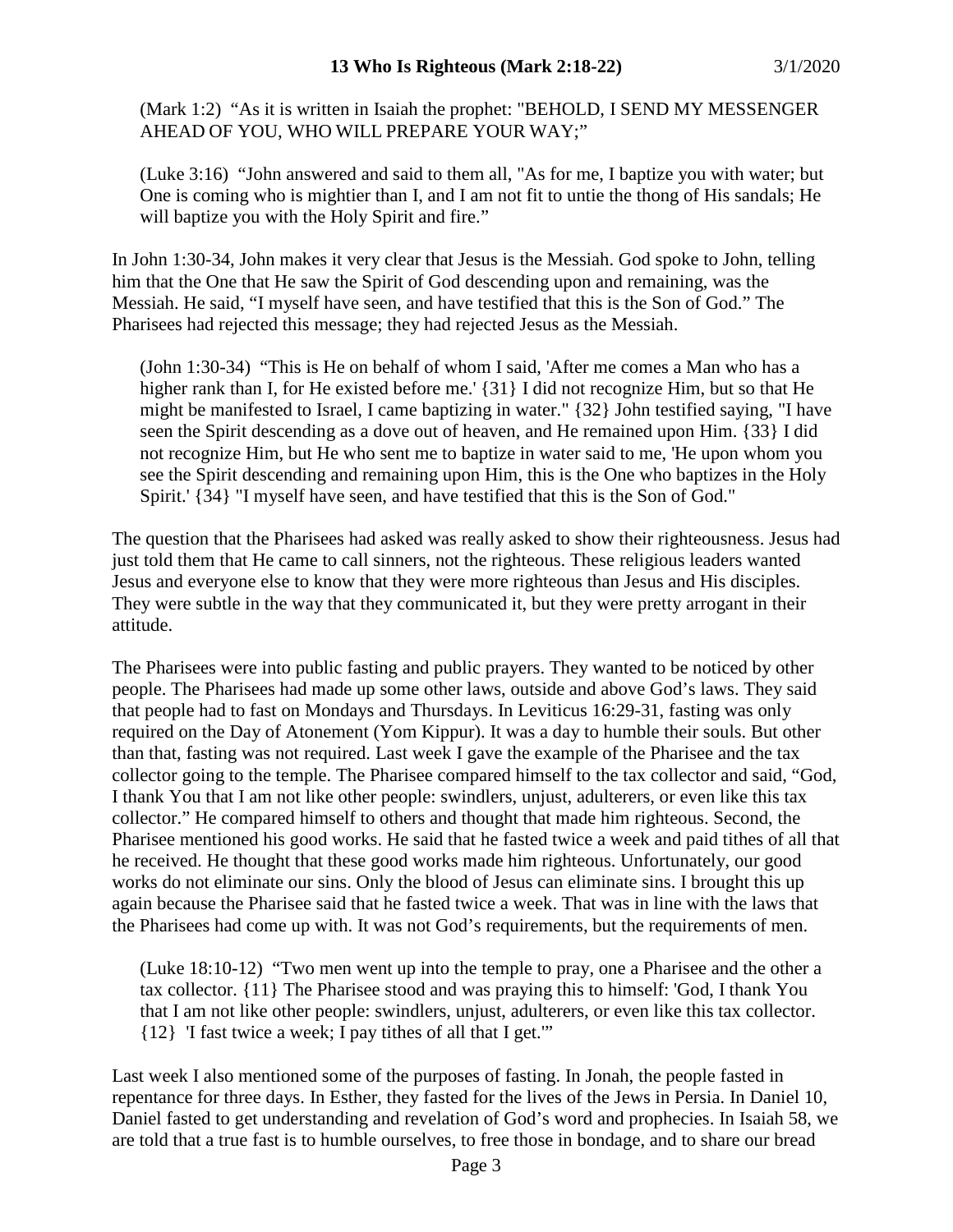with the poor. Fasting was not something that we did for public show. Notice what Jesus taught in the Sermon on the Mount in Matthew 6. Jesus spoke about not practicing our righteousness before men to be noticed by them. He said if we do that, we have no reward with our Father in heaven. Jesus was dealing with the hypocrisy in the religious leaders.

(Matt 6:1) "Beware of practicing your righteousness before men to be noticed by them; otherwise you have no reward with your Father who is in heaven."

In Matthew 6:2-4, He addressed giving. He said the left hand should not know what the right hand is doing.

(Matt 6:2-4) "So when you give to the poor, do not sound a trumpet before you, as the hypocrites do in the synagogues and in the streets, so that they may be honored by men. Truly I say to you, they have their reward in full. {3} But when you give to the poor, do not let your left hand know what your right hand is doing, {4} so that your giving will be in secret; and your Father who sees *what is done* in secret will reward you."

In verses 5-15, Jesus addressed our prayers. We are not to "be like the hypocrites; for they love to stand and pray in the synagogues and on the street corners so that they may be seen by men." Jesus taught us to go into our inner room, our prayer closet and pray.

(Matt 6:5-15) "When you pray, you are not to be like the hypocrites; for they love to stand and pray in the synagogues and on the street corners so that they may be seen by men. Truly I say to you, they have their reward in full. {6} But you, when you pray, go into your inner room, close your door and pray to your Father who is in secret, and your Father who sees *what is done* in secret will reward you…."

Then, in verses 16-18, Jesus addressed fasting. He said not to put on a gloomy face as the hypocrites. They neglected their appearance so that they would be noticed by men. These Pharisees that fasted on Mondays and Thursdays were all about appearance and being noticed by others. They wanted to be seen as righteous. When they asked Jesus why His disciples did not fast like John's disciples or the Pharisees, they were making their righteousness known to Jesus. But, as we saw in Luke 18, it is the tax collectors and sinners that went away justified, not these self-righteous hypocrites that did it for show.

(Matt 6:16-18) "Whenever you fast, do not put on a gloomy face as the hypocrites *do,* for they neglect their appearance so that they will be noticed by men when they are fasting. Truly I say to you, they have their reward in full. {17} But you, when you fast, anoint your head and wash your face {18} so that your fasting will not be noticed by men, but by your Father who is in secret; and your Father who sees *what is done* in secret will reward you."

In Jesus' response, He gave three illustrations. In His first example, He told them that while the bridegroom is with them, the attendants of the bridegroom cannot fast. He is telling them that He is the bridegroom. The New Testament makes it very clear that Jesus is the bridegroom and the church is His bride. However, in the Old Testament, there is not a lot of mention of the Messiah being the bridegroom. We do find an example in Hosea 2:19-20, where God said, "I will betroth you to Me forever. I will betroth you to Me in righteousness and in justice, in lovingkindness and in compassion, and I will betroth you to Me in faithfulness. Then you will know the Lord." In addition to this passage in Hosea, we have the Song of Solomon, which is about the intimacy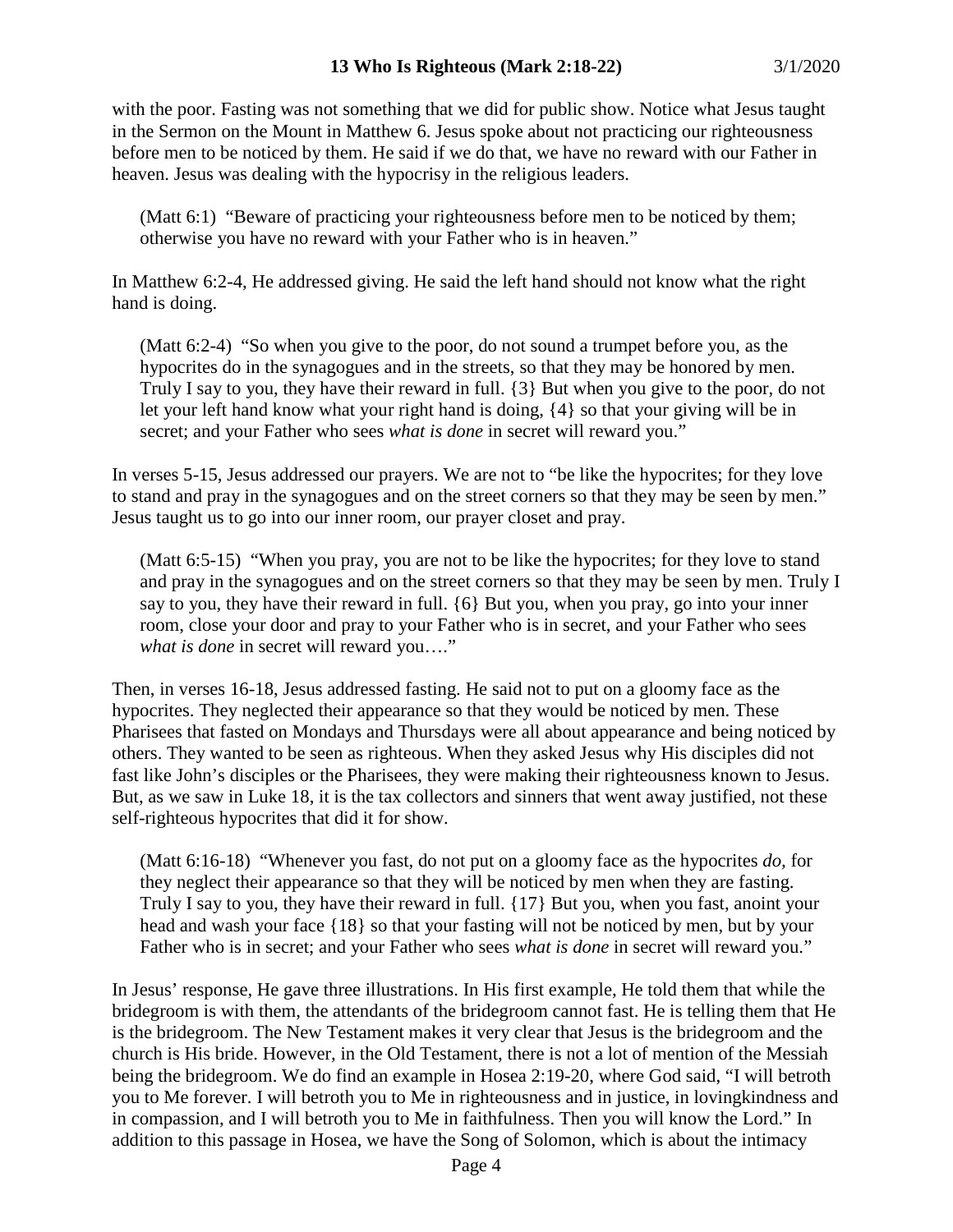between the bride and bridegroom, and I believe it speaks of our intimacy with Christ, our bridegroom.

(Hosea 2:19-20) "I will betroth you to Me forever; Yes, I will betroth you to Me in righteousness and in justice, In lovingkindness and in compassion, {20} And I will betroth you to Me in faithfulness. Then you will know the LORD."

In Isaiah 62:4-5, we find that God's delight is in Israel and He said they will be called "Married." God said, "And as the bridegroom rejoices over the bride, so your God will rejoice over you." I believe that God spoke to us about our marriage in the Old Testament, but He expounded on it in the New Testament. The Pharisees may not have thought of the Messiah as a bridegroom, but Jesus used that analogy to answer their question.

(Isa 62:4-5) "It will no longer be said to you, "Forsaken," Nor to your land will it any longer be said, "Desolate"; But you will be called, "My delight is in her," And your land, "Married"; For the LORD delights in you, And *to Him* your land will be married. {5} For *as* a young man marries a virgin, *So* your sons will marry you; And *as* the bridegroom rejoices over the bride, *So* your God will rejoice over you."

Jesus asked them, "while the bridegroom is with them, the attendants of the bridegroom cannot fast, can they?" A wedding is a celebration and fasting is not part of a wedding celebration. We think of a wedding cake and a wedding reception. We think of it as a joyful and festive occasion. There is usually wine at a wedding. At the wedding in Cana, Jesus turned the water into wine, and the host said that the best was saved until last. At Jacob's wedding, there was too much wine served. Wine was a part of the wedding celebration, and fasting was not associated with weddings.

(Mark 2:19-22) "And Jesus said to them, "While the bridegroom is with them, the attendants of the bridegroom cannot fast, can they? So long as they have the bridegroom with them, they cannot fast. {20} "But the days will come when the bridegroom is taken away from them, and then they will fast in that day."

Fasting on the other hand is associated with mourning and repentance, some quite the contrary to a wedding celebration. In the Jewish betrothal, a man would propose and if accepted, the betrothal period began. The bridegroom would go away to prepare for the wedding. He would then return for his bride and the marriage celebration would take place. The consummation of the marriage would take place after the exchanging of vows. When Jesus says that the bridegroom is taken away, it is this betrothal time before the marriage celebration. During the separation, fasting might take place, but it would certainly not take place while the couple was together.

In this first illustration, the main point is that Jesus is the bridegroom and He was with everyone and it was not time for fasting. Jesus would be leaving and then His disciples would fast. This was not what the Pharisees were expecting to hear.

# **2. The Example of the Unshrunk Cloths**

Jesus' second answer was that no one tears a piece of cloth from a new garment and puts it on an old garment, otherwise he will both tear the new, and the piece from the new will not match the old. As a youngster, when we bought blue jeans, you had to buy them a size or two bigger than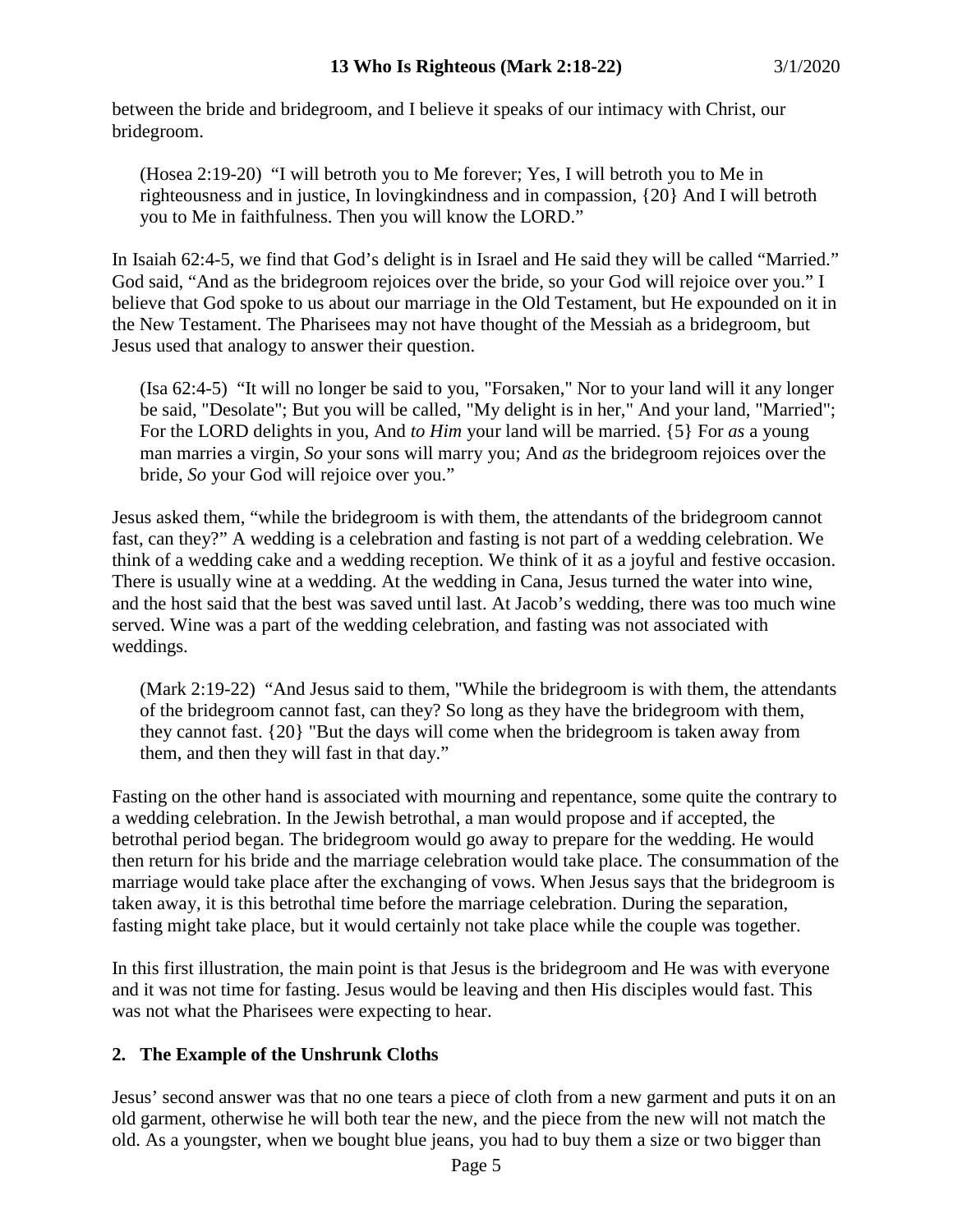you wore. After you washed them, they would shrink quite a bit. You did not know how much they would shrink, but you knew that they would shrink. It was a guess to get them to be the right size after washing them. Today, most of the jeans are pre-shrunk and you can buy your normal size and they will continue to fit after washing them.

(Mark 2:21-22) "No one sews a patch of unshrunk cloth on an old garment; otherwise the patch pulls away from it, the new from the old, and a worse tear results."

Recently, I bought some new undershirts. They fit great out of the package. However, after the first washing, they didn't reach the top of my trousers. They had shrunk after the first washing, and they were no longer usable.

In Jesus' illustration, he mentioned sewing a patch of unshrunk cloth on an old garment. The old garment would not shrink when washed, but the new patch would shrink. As a result, it would tear away from the old garment, and a worse tear would result. Jesus was telling the Pharisees that following Christ and following the Pharisaical laws were not compatible. Jesus was initiating a new thing. Jesus was not a patch that could be put on their Pharisaical legal system.

Jesus' second answer was that no one tears a piece of cloth from a new garment and puts it on an old garment, otherwise he will both tear the new, and the piece from the new will not match the old. He was telling the Pharisees that following Christ and following the Pharisaical laws were not compatible. Jesus was initiating a new thing. Jesus was not a patch that could be put on their Pharisaical legal system.

#### **3. The Example of the Wineskins**

The third and final illustration that Jesus gave the Pharisees was about putting new wine into old wineskins. Similar to the new cloth on an old garment, new wine in an old wine skin will not work. New wine must be put into fresh wineskins. The Pharisees were old wineskins. Their righteousness by works was an old wineskin. Jesus was producing a new wine. It was a righteousness by faith that was going to be accomplished through a sacrificial lamb, that is Jesus Himself. God wanted to pour out new things and the old structure could not contain it.

(Mark 2:22) "No one puts new wine into old wineskins; otherwise the wine will burst the skins, and the wine is lost and the skins as well; but one puts new wine into fresh wineskins."

In the natural, when yeast was added to grape juice, it would begin to ferment. As it fermented, it produced carbon dioxide gas and alcohol. One of the Hebrew words for wine is yayin, which means to effervesce. Effervesce means (1) to give off bubbles of gas, as fermenting liquors, or (2) to issue forth in bubbles. This gas production is what the Hebrew word, yayin, is referring to. Therefore, it is translated wine, a drink that has effervesced or fermented.

H3196. yayin, yah'-yin; from an unused root mean. to effervesce; wine (as fermented); by impl. intoxication:--banqueting, wine, wine [-bibber]. (Used 139 times in 133 verses.)

The wineskins were typically made of goat skin. A fresh wineskin was soft and pliable. It had some give to it. As the wine fermented, the skin allowed for the expansion of the gasses. Old wineskins became hard and rigid. Old wineskins have a certain shape and they have become hardened in that shape. If you put new wine in these old rigid wineskins, they would burst open.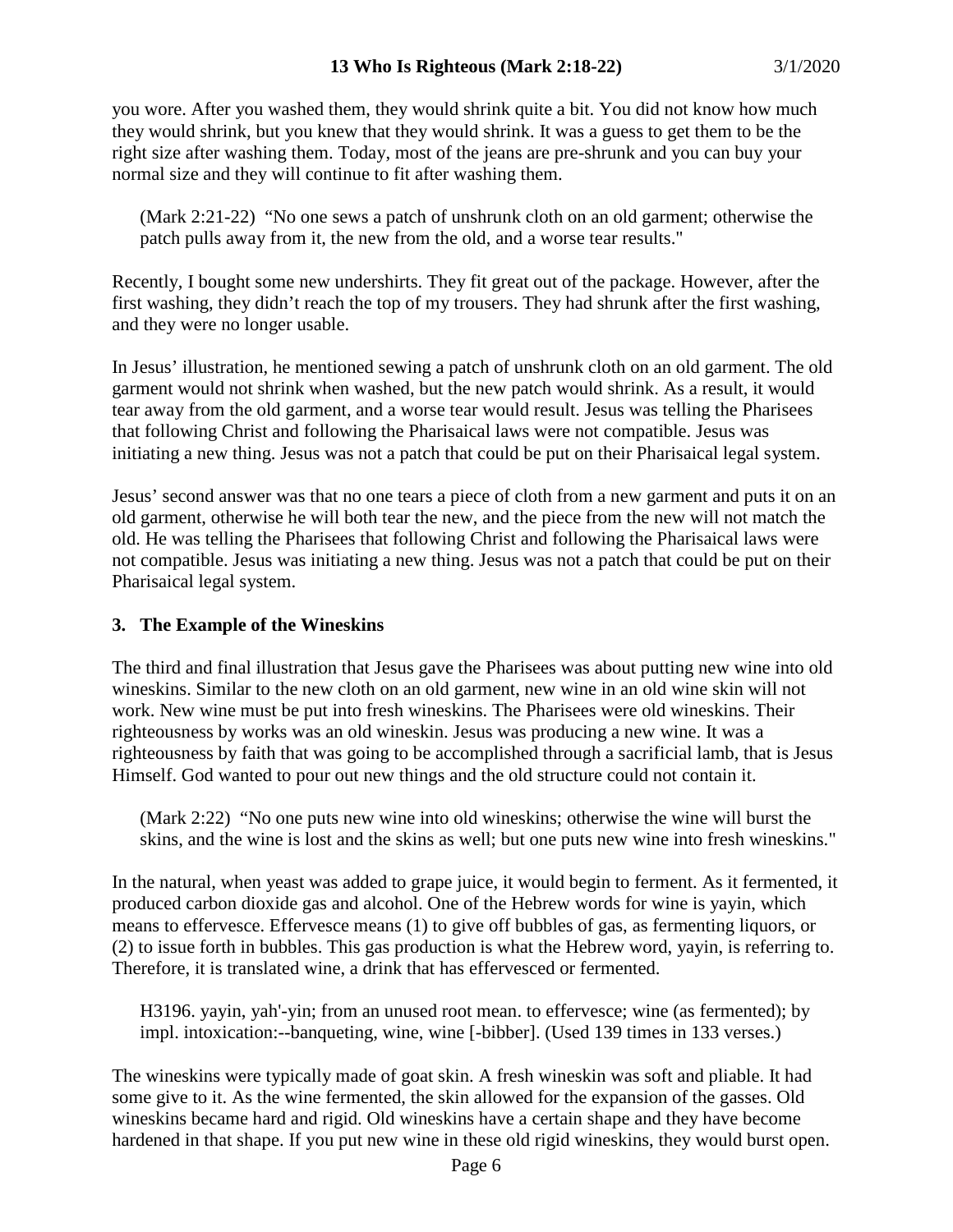The wineskin would be ruined, and the new wine would also be lost. The old wineskin of Judaism was rigid with rules and legalism. They had all kinds of religious activities that were meaningless. Their sacrifices had become ritualistic, but were without meaning. They appeared religious and spiritual on the outside, but on the inside, their hearts were not clean. They were more concerned about their rules than caring for people. They were more concerned about Jesus violating their rules for the Sabbath than setting free someone who was sick. They were more concerned about what men think, and the new wine was about what God thinks. The old wineskin of Judaism was not going to be able to contain this new life that Jesus was preaching and teaching about. The two were not compatible. Jesus was bringing about a new covenant. Jesus was bringing a covenant of grace.

The Law was good; it made us aware of sin. However, the law put us under the bondage of sin. In Romans, Paul spends several chapters discussing this. Finally, in Romans 8:1, Paul wrote that there is no condemnation for those who are in Christ Jesus. The law of the Spirit of life in Christ Jesus, has set us free from the law of sin and death. Christ was going to give us a new covenant and pour out the Spirit, pour out the new wine, and He needed a new container for this Spiritfilled life.

(Rom 8:1-2) "Therefore there is now no condemnation for those who are in Christ Jesus. {2} For the law of the Spirit of life in Christ Jesus has set you free from the law of sin and of death."

In Matthew 11:28-30, Jesus said, "Come to Me, all who are weary and heavy-laden…" The Law put people under a heaven burden. Sin is a heavy burden. In the new covenant, Jesus was going to take away our sins and set us free from this burden. Jesus said for us to take His yoke upon us for His load was light.

(Matt 11:28-30) "Come to Me, all who are weary and heavy-laden, and I will give you rest. {29} Take My yoke upon you and learn from Me, for I am gentle and humble in heart, and YOU WILL FIND REST FOR YOUR SOULS. {30} For My yoke is easy and My burden is light."

In Matthew's account, Jesus said that you put new wine into fresh wineskins so that the wine and the wineskin are both preserved. Old wineskins were not thrown away; they could be reconditioned and made fresh again.

(Matt 9:17) "Nor do people put new wine into old wineskins; otherwise the wineskins burst, and the wine pours out and the wineskins are ruined; but they put new (neos, Strong's G3501) wine into fresh (kainos, Strong's G2537) wineskins, and both are preserved."

I want to look at a couple of words in that verse. The first word is new, as in new wine. The Greek word is neos, which means new, in respect to age. The second word is fresh, as in fresh wineskins. The Greek word is kainos, which means new or refreshed, not in respect to age, but in freshness. Jesus did not say that you put new wine in new wineskins. He said you put new wine in fresh wineskins. Let me talk a little bit about that. As a wineskin is used and becomes older, it becomes hard, rigid, and inflexible. New wine, which is fermenting, would cause an old wineskin to break. However, used wineskins were not thrown out. The leather was still good. Old wineskins were renewed or made fresh. They were boiled to sterilize and to soften them. Next, they were filled with olive oil, and the oil would soak into it. The leather wineskin had the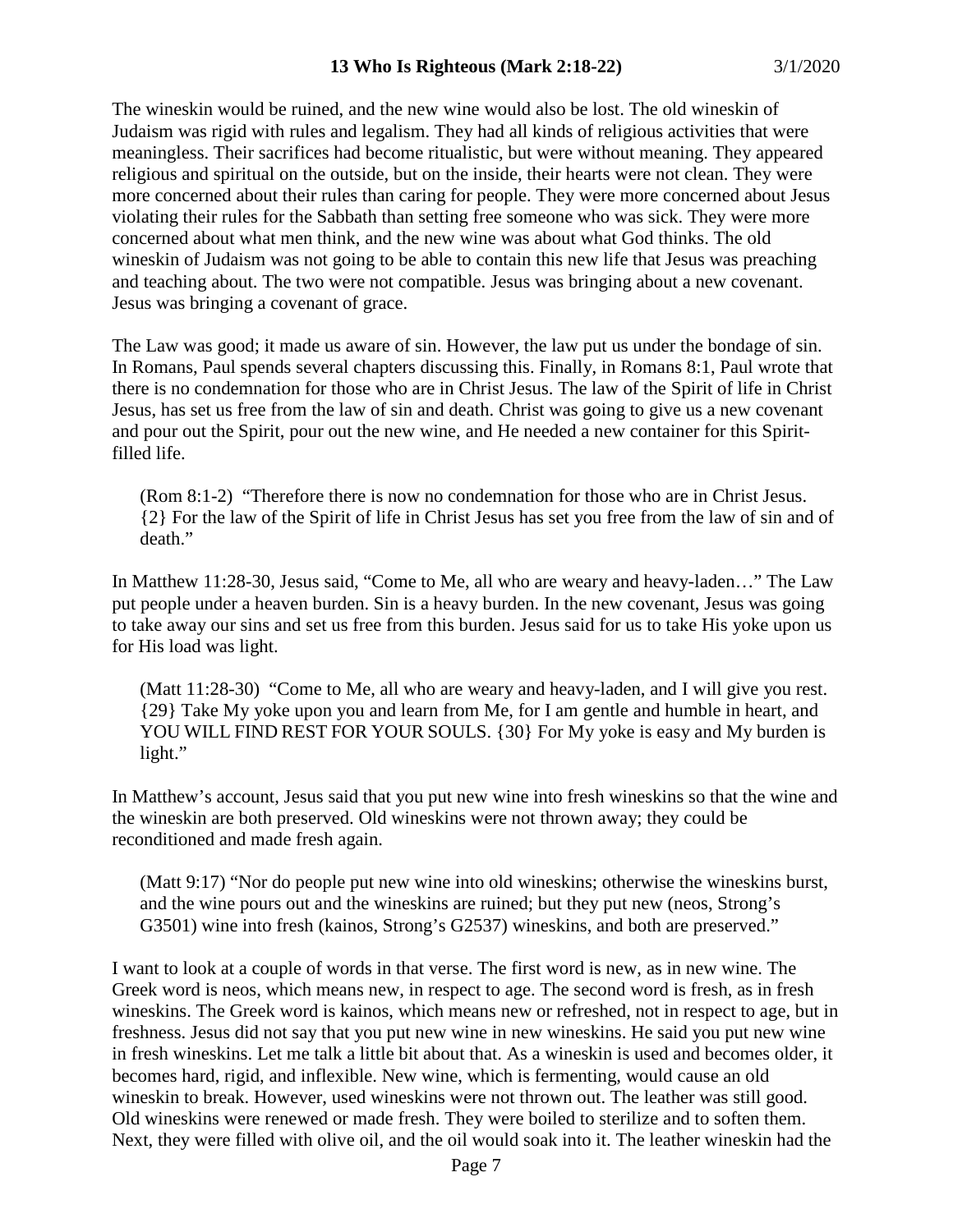oil massaged into it. The oil conditioned and softened the leather. Afterwards, the oil was poured out, and the wineskin was ready to use. It was considered a fresh or usable wineskin.

I believe that salvation is one time that old wineskins are made new. Baptism is a time to immerse an old wineskin in water. Then, the oil of the Holy Spirit is poured into that wineskin; we get filled with the Holy Spirit. Paul wrote in 2 Corinthians 5 that "if anyone is in Christ, he is a new creation; old things passed away, behold new things have come." The word used for new is kainos. Someone who is in Christ is has been made new or refreshed. When the old wineskin is made fresh; it is usable. God can pour into that wineskin His new wine, and new things will come.

(2 Cor 5:17) "Therefore if anyone is in Christ, he is a new creature; the old things passed away; behold, new things have come."

I believe this principle applies to more than salvation. I believe that I can get old, hard, rigid, inflexible, and intolerant. I believe that I need periodic refreshing. I don't need to receive Christ again, but I do need refreshing and renewing. How does this happen? Let me give you a couple applications. First, if you are sensing that you are getting hard, rigid, inflexible, and intolerant, spend time soaking in the water of the word. This does not mean quickly reading your daily devotional or your daily Scripture reading. This means spending time meditating on the Scriptures. Find a passage, like the one on wineskins, and spend time soaking in it.

Second, fill your wineskin with the oil of the Holy Spirit. Ephesians 5:18-20 tells us not to be drunk with wine, for that is dissipation, but be filled with the Spirit. Being filled with the Holy Spirit is not a one-time event. God wants us to be continually filled with the Holy Spirit. There are times we need to just soak in the oil of the Holy Spirit. That tells me there should be some extended times in the presence of the Holy Spirit.

(Eph 5:18-20) "And do not get drunk with wine, for that is dissipation, but be filled with the Spirit, {19} speaking to one another in psalms and hymns and spiritual songs, singing and making melody with your heart to the Lord; {20} always giving thanks for all things in the name of our Lord Jesus Christ to God, even the Father;"

Paul goes on to give us some examples of how to be filled with the Spirit. He says, "speaking to one another in psalms and hymns and spiritual songs, singing and making melody with your heart to the Lord, always giving thanks for all things in the name of our Lord Jesus Christ to God." Paul is describing our worship. Our praises and thanksgivings to God usher in the presence of the Holy Spirit and we get filled. So, spend extended times in worship to soak your old wineskin in the oil of the Holy Spirit.

Third, repent of areas of our life that do not glorify God. The fasting that John prescribed was a fast of repentance, and their hearts were softened and prepared for the Messiah. Jesus was the messenger sent ahead of Jesus to prepare the way. A fast of repentance softens the heart and prepares the way for God to move in your life. The fast that the Pharisees were doing was merely external and did not soften their wineskins.

Some of you know that I did a forty-day fast. At the end of that fast, I could have found a job at a circus as a contortionist. I had more flexibility than at any other time of my life. The fast got rid of all tightness, stiffness, and inflexibility. It renewed my physical wineskin. In the same way,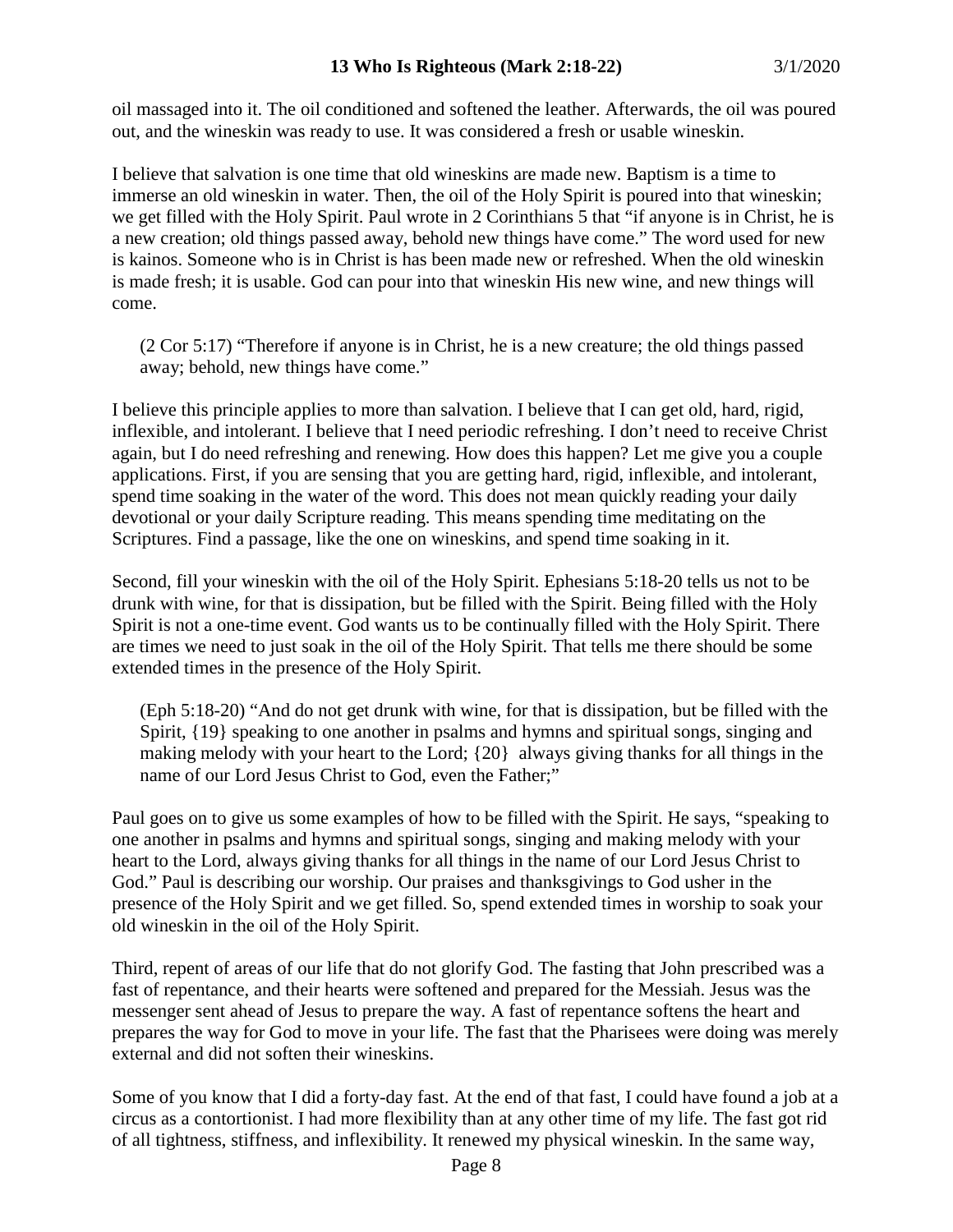fasting and repentance renews our spiritual man. Repentance softens the hard areas in our lives, and renews us. Notice what Luke says in Acts 3:19. "Repent and return, so that your sins may be wiped away, in order that times of refreshing may come from the presence of the Lord." Repentance removes the hard spots, soaks us in the presence of the Holy Spirit and refreshes our wineskins. Fasting helps usher new things into our lives.

(Acts 3:19) "Therefore repent and return, so that your sins may be wiped away, in order that times of refreshing may come from the presence of the Lord;"

Even though there are lessons to be learned about wineskins, the main point of the illustration was that Jesus was going to do a new thing. He was going to make a new covenant and this new wine could not be put into the old covenant. The stiff, rigid, hardened wineskin could not contain the new wine that He was going to pour into His people.

# **Conclusion and Applications**

Some here today may have never given their lives to Christ. When we commit our life to Christ, God removes the heart of stone and gives us a heart of flesh. In other words, He gives us a new wineskin. Then, He pours new wine into us. He fills us with His Holy Spirit.

(Ez 11:19-20) "And I will give them one heart, and put a new spirit within them. And I will take the heart of stone out of their flesh and give them a heart of flesh, {20} that they may walk in My statutes and keep My ordinances and do them. Then they will be My people, and I shall be their God."

If you have never received Christ, let me encourage you to ask Jesus to come into your life this morning. It is as simple as praying, "Father, I believe that You sent Jesus, Your Son to die for our sins. I believe that You raised Him from the dead. I ask You to come into my heart this morning, and forgive me of my sins. Jesus, I surrender my life to You and I now confess You as Lord of my life. Holy Spirit, come fill me with new wine this morning. I pray this in Jesus' name. Amen.

Many of us have been Christians a long time. We have seen God do lots of new things in the past. God is not done with us. He is not going to throw us out. We have tremendous value to God. But, He does want to prepare us for new wine. He wants to soak us in the water of His word. He wants to fill us with the oil of the Holy Spirit. He wants to massage and work His Spirit in every area of our lives. He wants to take away any hard areas and restore the flexibility and softness that we had in the past.

The question God has for me is, is your wineskin old or does it need refreshing? Can you hold the new wine that I want to pour into you? I need to spend time soaking in God's word. I need to spend time soaking in the Holy Spirit. I need to spend time in prayer, worship, and the word. That is how my old wineskin will be refreshed and ready to use again. I suspect that I am not the only one here this morning that needs their wineskin refreshed. God wants to pour out His Spirit on us. He wants to touch and work His word and His Spirit in you. Will you avail yourself to Him this morning? Will you avail yourself to Him and spend some concentrated time with Him refreshing your wineskins?